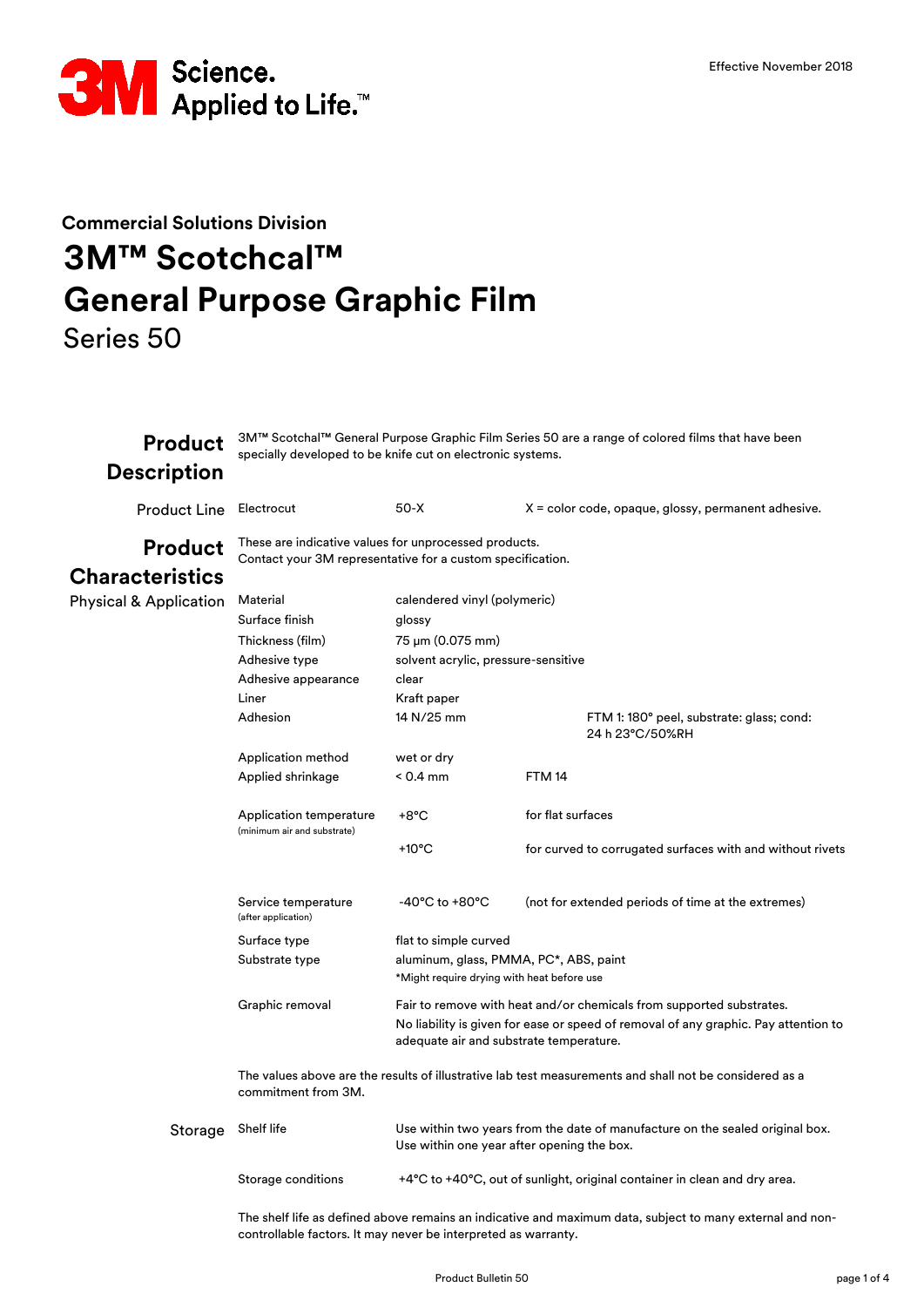Flammability Flammability standards are different from country to country. Ask your local 3M contact for details, please.

### **Durability**

The durabilities mentioned in the table below are the results of illustrative lab tests. The values show the best performance expected from these products, provided that the film will be processed and applied professionally according to 3M's recommendations.

The durability statements do not constitute warranties of quality, life and characteristics.

The durability of products is also influenced by:

- the type of substrate and thorough preparation of the surface (with 3M™ Surface Preparation System)
- application procedures
- environmental factors
- the method and the frequency of cleaning

| Unprocessed film                    | The following durability data are given for unprocessed film only!                                                                                                                                                                   |                                                       |                     |                                                                             |  |
|-------------------------------------|--------------------------------------------------------------------------------------------------------------------------------------------------------------------------------------------------------------------------------------|-------------------------------------------------------|---------------------|-----------------------------------------------------------------------------|--|
| Climatic zones                      | Graphic durability is largely determined by the climate and the angle of exposure.<br>Find below a table showing the durability of a product according to the angle of<br>exposure and the geographical location of the application. |                                                       |                     |                                                                             |  |
|                                     | Zone 1<br>Northern Europe, Italy (north of Rome), Russia                                                                                                                                                                             |                                                       |                     |                                                                             |  |
|                                     | Zone 2                                                                                                                                                                                                                               | Mediterranean area without North Africa, South Africa |                     |                                                                             |  |
|                                     | Zone 3                                                                                                                                                                                                                               | Gulf area, Africa                                     |                     |                                                                             |  |
| Exposure types                      | Vertical:                                                                                                                                                                                                                            | face of graphics                                      | ±10° from vertical. | The face of the graphic is                                                  |  |
|                                     | Interior:                                                                                                                                                                                                                            | exposure to sunlight.                                 |                     | Interior means an application inside a building without direct              |  |
| <b>Vertical outdoor</b><br>exposure | Zone 1                                                                                                                                                                                                                               | Zone 2                                                |                     | Zone 3                                                                      |  |
| white/black                         | 7 years                                                                                                                                                                                                                              | 5 years                                               |                     | 4 years                                                                     |  |
| colors                              | 6 years                                                                                                                                                                                                                              | 4 years                                               |                     | 4 years                                                                     |  |
| transparent                         | 4 years                                                                                                                                                                                                                              | 3 years                                               |                     | 3 years                                                                     |  |
| metallics                           | 4 years                                                                                                                                                                                                                              | 2 years                                               |                     | 2 years                                                                     |  |
| <b>Interior application</b>         | Zone 1                                                                                                                                                                                                                               | Zone 2                                                |                     | Zone 3                                                                      |  |
| interior                            | 7 years                                                                                                                                                                                                                              | 7 years                                               |                     | 7 years                                                                     |  |
| 3M™ Performance                     |                                                                                                                                                                                                                                      |                                                       |                     | In addition, 3M provides a guarantee/warranty on a finished applied graphic |  |

Guarantee and MCS™ Warranty within the framework of 3M™ Performance Guarantee and/or 3M™ MCS™ warranty programs.

> [For detailed](http://solutions.3m.com/wps/portal/3M/en_EU/3MGraphics/GraphicSolutions/Support/Warranties/) graphic construction and application options along with specific [Warranty p](http://solutions.3m.com/wps/portal/3M/en_EU/3MGraphics/GraphicSolutions/Support/Warranties/)eriods, please see the Warranty matrices and Warranty information on [3M Graphic Solutions/Warranties](http://solutions.3m.com/wps/portal/3M/en_EU/3MGraphics/GraphicSolutions/Support/Warranties/).

[Visit www.3mgraphics.com](http://solutions.3m.com/wps/portal/3M/en_EU/3MGraphics/?WT.mc_id=www.3m.eu/graphicsolutions) for getting more details about 3M's comprehensive [graphic solu](http://solutions.3m.com/wps/portal/3M/en_EU/3MGraphics/?WT.mc_id=www.3m.eu/graphicsolutions)tions.

#### **Limitations of End Uses**

Graphics applied to -

3M specifically does not recommend or warrant the following uses, but please contact us to discuss your needs to recommend other products.

- flexible substrates incl. 3M™ Envision™ FS-1 and 3M™ Panagraphics™.
- low surface energy substrates or substrates with low surface energy coating.
- other than flat or simply curved surfaces.
- painted or unpainted rough wallboards, gypsum boards and wallpapers.
- stainless steel.

- gasoline vapors or spills.

- surfaces that are not clean and smooth.
- surfaces with poor paint to substrate adhesion.
- signs or existing graphics that must remain intact.

Graphic removal from - Graphics subjected to -

Important Notice - 3M Commercial Solutions products are not tested against automotive manufacturer specifications!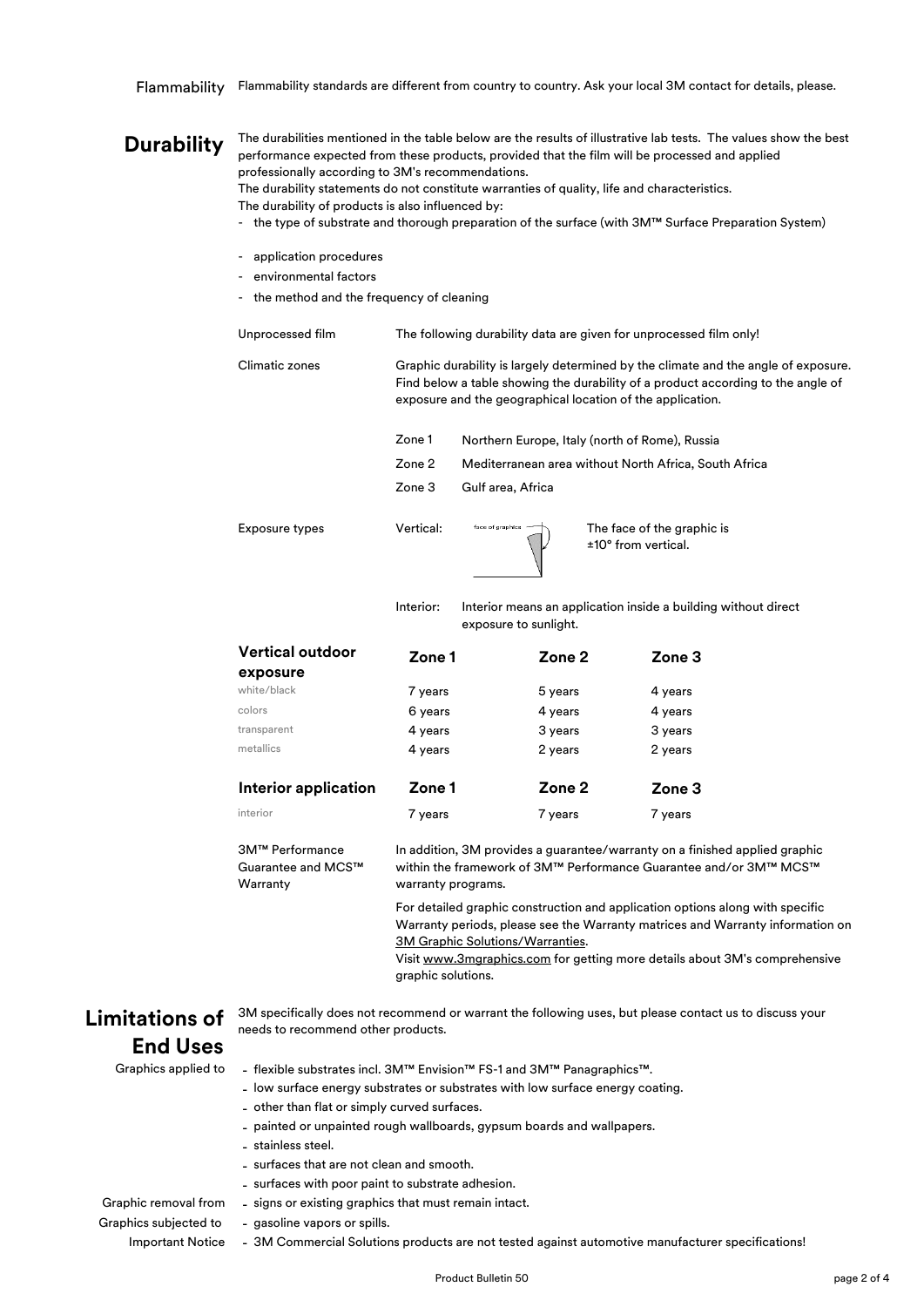- Non vertical applications will have a significant decrease in durability!
- Thermoforming of applied film is not recommended!

wrinkling or application tape, if used, from popping off.

- To avoid color variations all pieces of applied film of one colored area should be processed out of one lot of material.
- The color appearance of metallic film is dependent on the viewing angle to the product! Therefore the job design should be done that all parts of metallic film are applied the same orientation.

Flat, or rolled film side out on 130 mm (5 inch) or larger core. These methods help to prevent the liner from

## **Graphics Manufacturing**

Shipping finished graphics

# **Converting Information**

Based upon cutting evaluations the minimum height for text is 25 mm using upper and lowercase Helvetica Medium. The stroke width should not be lower than 1 mm.

| 1111V11110WV11                       |                                                                                                                                                                                                                                                                                                                                                                                                                                                                                                                                                           |  |  |
|--------------------------------------|-----------------------------------------------------------------------------------------------------------------------------------------------------------------------------------------------------------------------------------------------------------------------------------------------------------------------------------------------------------------------------------------------------------------------------------------------------------------------------------------------------------------------------------------------------------|--|--|
| <b>Electronic Cutting</b>            | The variable characteristics of electronically controlled cutting equipment require users to verify their specific<br>requirements.                                                                                                                                                                                                                                                                                                                                                                                                                       |  |  |
| Sharpness of knife blade             | Dull blades impart a serrated look to the edge of the cut film.                                                                                                                                                                                                                                                                                                                                                                                                                                                                                           |  |  |
| Weight of knife blade                | The ideal weight slightly scores the liner. Too little weight does not cut completely through the film and the<br>adhesive. Excessive weight cuts the liner and causes the blade to drag, accelerating wear and creating a<br>serrated cut edge on the film.                                                                                                                                                                                                                                                                                              |  |  |
| Weeding                              | The excess film should be weed (removed) as soon after cutting as practical. This is to minimize the effect of<br>possible adhesive flow.                                                                                                                                                                                                                                                                                                                                                                                                                 |  |  |
| Temperature and relative<br>humidity | Temperature and relative humidity are minor considerations, but avoid extreme or rapid fluctuating<br>conditions.                                                                                                                                                                                                                                                                                                                                                                                                                                         |  |  |
|                                      | Roll storage Store the film in the same environment as the cutting equipment.                                                                                                                                                                                                                                                                                                                                                                                                                                                                             |  |  |
|                                      | Further information For more details refer to our instruction bulletin 4.1 'Sheeting, Scoring, Film Cutting', please.                                                                                                                                                                                                                                                                                                                                                                                                                                     |  |  |
|                                      | >Instruction Bulletin 4.1'Sheeting, Scoring, Film cutting'<                                                                                                                                                                                                                                                                                                                                                                                                                                                                                               |  |  |
| <b>Application</b>                   | See product bulletin ATR 'application tape recommendations' for information about selection and use of<br>suitable application tapes for this product, please.                                                                                                                                                                                                                                                                                                                                                                                            |  |  |
|                                      | > Product Bulletin Application Tape Recommendations <                                                                                                                                                                                                                                                                                                                                                                                                                                                                                                     |  |  |
|                                      | Refer to Instruction Bulletin 5.1 'select and prepare substrates for graphic application', for general application<br>information.                                                                                                                                                                                                                                                                                                                                                                                                                        |  |  |
|                                      | >Instruction Bulletin 5.1 'select and prepare substrates for graphic application'<                                                                                                                                                                                                                                                                                                                                                                                                                                                                        |  |  |
| <b>Maintenance</b><br>and Cleaning   | Use a cleaner designed for high-quality painted surfaces. The cleaner must be wet, non-abrasive, without<br>strong solvents, and have a pH value between 3 and 11 (neither strongly acidic nor strongly alkaline).                                                                                                                                                                                                                                                                                                                                        |  |  |
|                                      | Refer to Instruction Bulletin 6.5 'storage, handling, maintenance and removal of films and sheetings', for<br>general maintenance and cleaning information.                                                                                                                                                                                                                                                                                                                                                                                               |  |  |
|                                      | >Instruction Bulletin 6.5 'Storage, Handling, Maintenance and Removal of Films and Sheetings'<                                                                                                                                                                                                                                                                                                                                                                                                                                                            |  |  |
| Important                            | The application of colored or printed film onto glass with sunlight exposure can lead to glass breakage<br>through thermal expansion of the glass. The local conditions must be examined for the danger of glass break                                                                                                                                                                                                                                                                                                                                    |  |  |
| <b>Safety Remark</b>                 | by uneven heat absorption through sun exposure. Type of glass (insulation glass, float glass, LSG, toughened                                                                                                                                                                                                                                                                                                                                                                                                                                              |  |  |
| Application to glass                 | safety glass, semi-tempered glass, etc.), glass dimension, joint condition, flexibility of the sealant, quality of<br>the edge finishing, geographical orientation and partial shadow during sun exposure are the determining<br>factors. Light color designs and application on the outside of the window are to be preferred. A free non-<br>applied framework of 4 mm around the entire window front can help to dissipate the absorbed warmth.<br>According to common knowledge a thermal crack can occur at temperature differences of approx. 130°C |  |  |

(toughened safety glass), approx. 40°C (float glass) or approx. 110°C (semi-tempered glass). Coldest place is usually under the framework in the embedded joined window part, the warmest place is typically on the